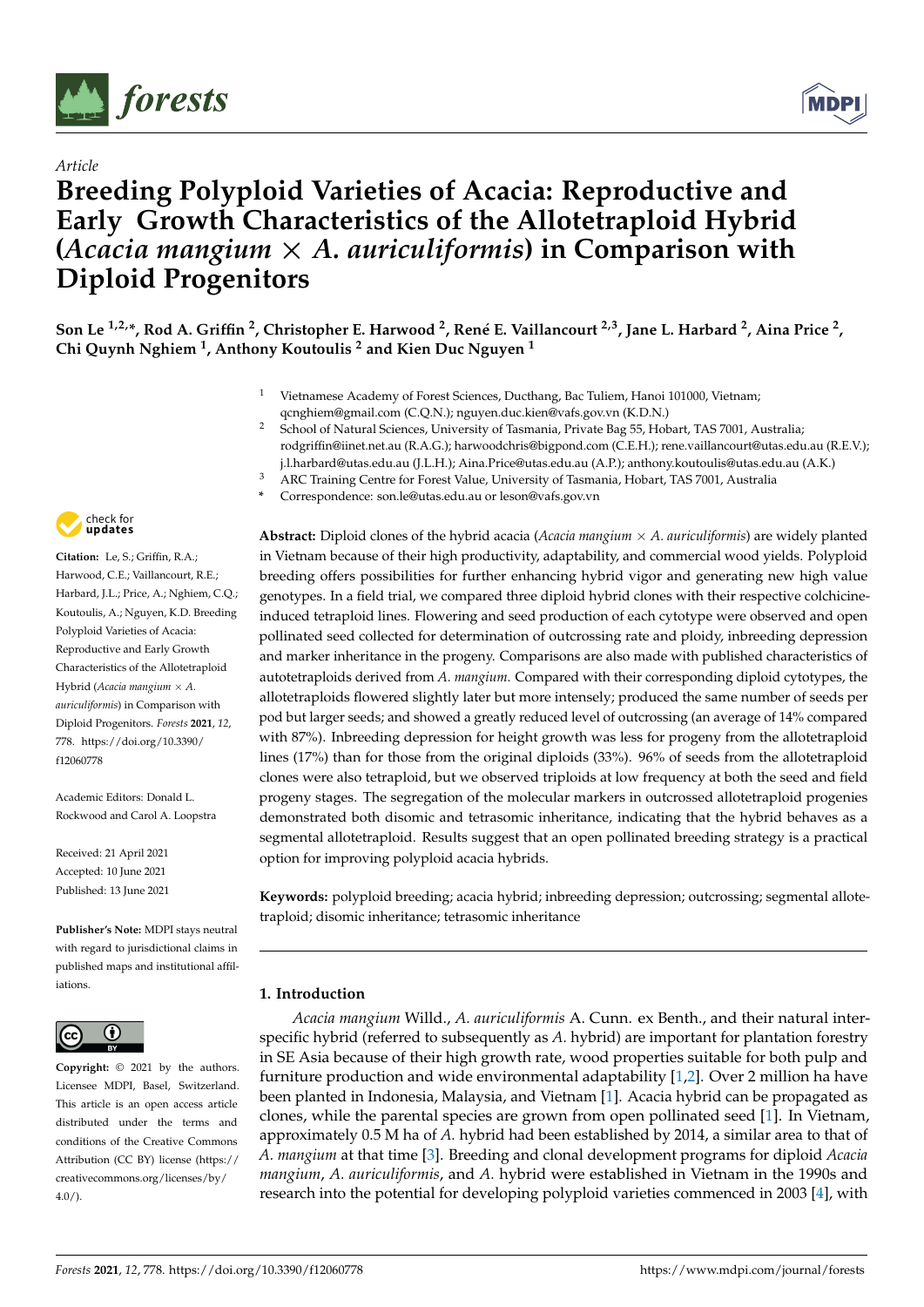the long-term aim of producing triploid (3*x*) genotypes that would be highly productive, effectively sterile [\[5\]](#page-12-4) (and therefore non-weedy), and with the potential for expression of novel traits [\[6\]](#page-12-5) such as increased fiber dimensions and modified pulp properties [\[7\]](#page-12-6). The initial focus was on the production of autotetraploid (4*x*) *A. mangium* for mating with diploid  $(2x)$  selections [\[4\]](#page-12-3), but given the commercial success of the diploid hybrid we also decided to explore the potential for producing and breeding from 4*x* cytotypes of selected F<sup>1</sup> *A.* hybrid clones [\[8\]](#page-12-7).

Colchicine-induced 4*x* lines (or allotetraploid lines) from three diploid *A.* hybrid clones were produced in Australia [\[4](#page-12-3)[,9\]](#page-12-8) and transferred to Vietnam for propagation. The clones were all confirmed to be true  $F_1$  hybrids based on their allelic profiles for species-diagnostic SSR markers [\[10\]](#page-12-9). These allotetraploid lines were field planted together with their diploid precursors at Bau Bang in southern Vietnam, for performance assessment and production of open pollinated seeds.

The design of an efficient, advanced generation breeding strategy is contingent on the understanding of many biological and genetic attributes. Since controlled pollination is technically difficult and expensive in Acacia, it is particularly important to determine whether an open pollinated breeding strategy is feasible. In this paper, we report observations of flowering, open pollinated seed production, and germination; mating system parameters of the two *A.* hybrid cytotypes together with ploidy of their progeny; and early survival, growth, and inbreeding depression of selfed compared with outcrossed progenies. We were also able to compare the attributes of this allopolyploid *A.* hybrid with earlier reports of autotetraploid *A. mangium* [\[11–](#page-12-10)[13\]](#page-12-11).

Since this  $F_1$  hybrid does produce some seed, there is clearly a degree of chromosomal homology between the parental species; however, we have no detailed knowledge of the cytogenetics, making it difficult to make predictions regarding inheritance of economically important traits. Our study contributes to such understanding, by comparing observed segregation of SSR genotypes in  $F_2$  outcrossed progeny from the tetraploid lines with expectations under tetrasomic and disomic inheritance models.

## **2. Materials and Methods**

# *2.1. Germplasm and Field Trial Design*

The clonal field trial planted in July 2011 at Bau Bang (Table [1\)](#page-2-0) included three 2*x* clones and twelve 4*x* lines (3–5 lines derived from each 2*x* genotype). The three 2*x* clones (BV10, BV16 and BV33) were originally selected from open-pollinated hybrid progeny from a stand of *A. mangium* (Mossman, Queensland natural provenance) growing adjacent to a stand of *A. auriculiformis* (Darwin, Northern Territory, Australia provenance) in northern Vietnam. These were subsequently developed as production clones [\[2\]](#page-12-1), and their hybrid status was confirmed using SNP markers [\[10\]](#page-12-9).

The trial was laid out in six replicates, each containing three main plots split into two sub-plots of 16 2*x* and 16 4*x* ramets, giving a total of 576 trees. Each 4*x* sub-plot included ramets from all lines derived from its respective diploid progenitor. The spacing between rows was 3 m and the initial spacing between trees within rows was 2 m. The trial was selectively thinned at age 2 years, with about half of the trees removed to promote canopy development and flowering; the equal ratio of 2*x* and 4*x* ramets was maintained. The trial was surrounded by *A. auriculiformis* and *A.* hybrid plantations of flowering age.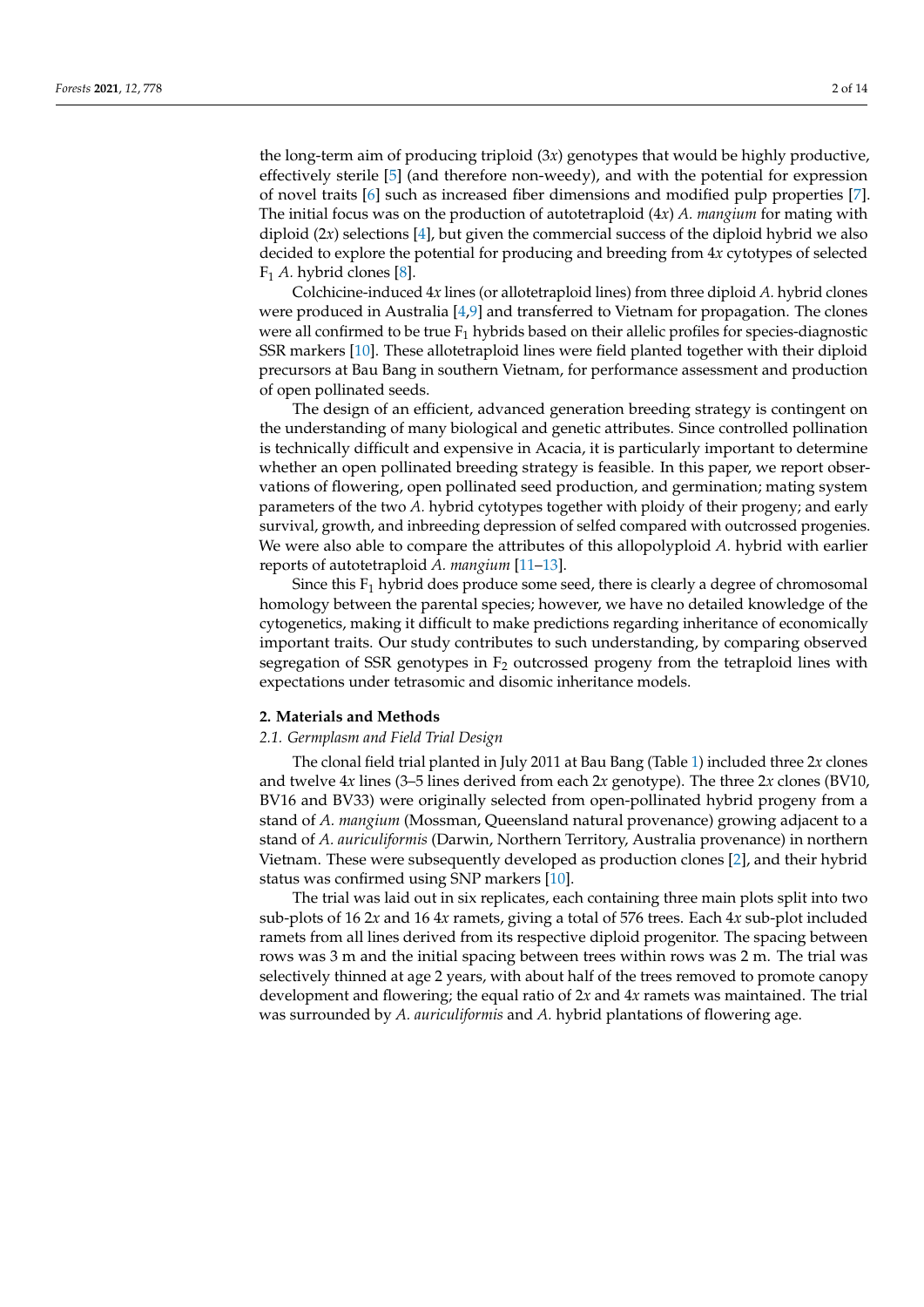| Genotype/Line<br>Ploidy |            | <b>Number of Ramets Assessed</b><br>in Flowering Survey | <b>Number of Ramets</b><br>that Produced Seed | <b>Number of Ramets Where</b><br>Seed Was Used in This Study |
|-------------------------|------------|---------------------------------------------------------|-----------------------------------------------|--------------------------------------------------------------|
| <b>BV33</b>             | 2x         | 54                                                      | 6                                             | $\mathcal{D}$                                                |
| BV33L724                | 4x         | 16                                                      | 11                                            |                                                              |
| BV33L695                | 4x         | 19                                                      | 9                                             |                                                              |
| <b>BV33L684</b>         | 4x         | 4                                                       | 2                                             |                                                              |
| BV33L667                | 4x         | 8                                                       | 2                                             |                                                              |
| BV33L621                | 4x         | 6                                                       | 2                                             |                                                              |
|                         | Total $4x$ | 53                                                      | 26                                            |                                                              |
| <b>BV16</b>             | 2x         | 41                                                      | 7                                             |                                                              |
| BV16L437                | 4x         | 20                                                      | 9                                             | 2                                                            |
| <b>BV16L440</b>         | 4x         | 24                                                      |                                               |                                                              |
| <b>BV16L438</b>         | 4x         | 6                                                       |                                               |                                                              |
|                         | Total $4x$ | 50                                                      | 24                                            |                                                              |
| <b>BV10</b>             | 2x         | 57                                                      | $\overline{2}$                                |                                                              |
| <b>BV10L583</b>         | 4x         | 21                                                      | 2                                             |                                                              |
| <b>BV10L590</b>         | 4x         | 16                                                      | 2                                             |                                                              |
| <b>BV10L562</b>         | 4x         | 19                                                      | $\overline{2}$                                |                                                              |
| <b>BV10L575</b>         | 4x         | 12                                                      | $\theta$                                      | 0                                                            |
|                         | Total $4x$ | 68                                                      | 6                                             |                                                              |
| Total                   |            | 323                                                     | 62                                            | 20                                                           |

<span id="page-2-0"></span>

| Table 1. Total number of ramets of diploid (2x) and allotetraploid (4x) acacia hybrid of each genotype observed and used as |  |  |  |
|-----------------------------------------------------------------------------------------------------------------------------|--|--|--|
| parents in the main study in Vietnam.                                                                                       |  |  |  |

# *2.2. Phenology Study*

In order to assess the potential for open-pollinated crossing among the different clones and cytotypes, the flowering of all remaining trees in the trial was scored every two weeks from September 2015 to February 2016 (Table [1\)](#page-2-0). The number of ramets per genotype that flowered was counted to estimate the percentage of the flowering trees per genotype and per cytotype. This data was aggregated to give the cumulative number of ramets that flowered every month for each genotype/cytotype combination. The flowering intensity of each tree was scored visually using the following categories: 0—no flowering, 1—up to 1/3 of the crown bearing opened flowers, 2—from 1/3 to 2/3 of the crown bearing opened flowers, and 3—more than 2/3 of the crown bearing opened flowers. To obtain the monthly flowering intensity of each genotype/cytotype combination, the scores of all ramets, for a particular month, were summed and divided by the total number of ramets and then divided by 3 (the highest intensity) and expressed as the average percentage of flowering intensity [\[14\]](#page-12-12).

## *2.3. Seed Collection, Seed Parameters and Germination*

In March 2017, twenty mature pods were collected from two ramets of each 2*x* clone and from one or two ramets of all 4*x* lines except for BV10L575, which did not produce seed (Table [1\)](#page-2-0). Each pod was stored in a separate plastic bag and dried at room temperature until they dehisced and shed their seed.

The total number of normal (fully developed and filled) and abnormal (underdeveloped or empty, unfilled, or with wrinkled appearance) seed, as categorized by Nghiem et al. [\[13\]](#page-12-11), was recorded for each pod. Normal seeds from each pod were also weighed to estimate mean seed weight. These were then nicked, and those from each pod germinated in separate petri dishes. Nicking the seed coat to permit rapid hydration is accepted as best practice for ensuring uniform germination of research quantities of seed of tropical acacias [\[13\]](#page-12-11). The number of germinated seeds was recorded to estimate the germination percentage. Germinated seeds were transplanted to pots containing a mixture of soil, sand and compost. Seedlings from each mother tree were grown together in individual pots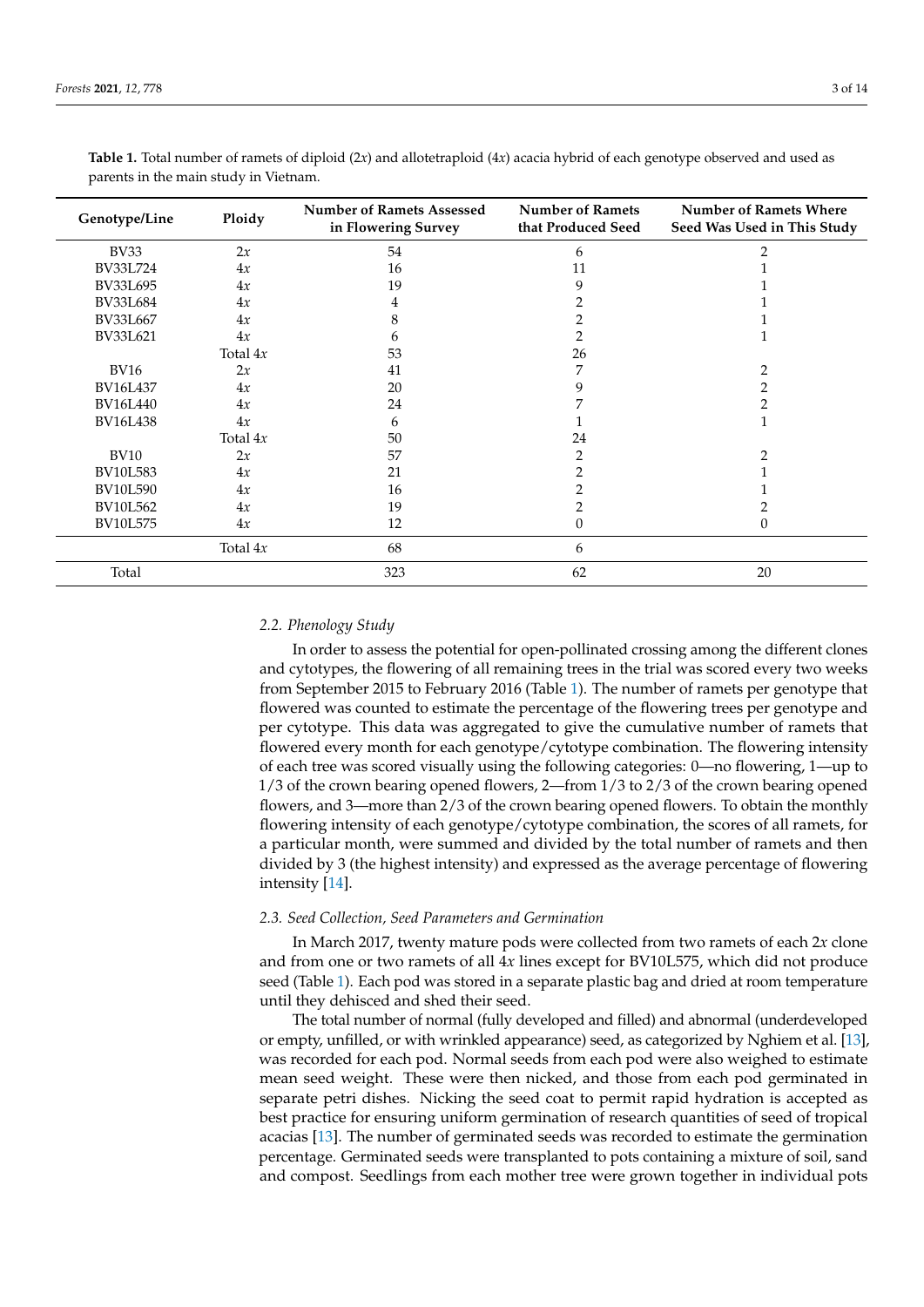placed within a single tray, and trays were randomized in the nursery in Hanoi, Vietnam, under light shade giving approximately 25% light reduction.

## *2.4. Ploidy Determination by Flow Cytometry*

To assess the range of cytotypes that occurred in the open pollinated seed crop, we analyzed samples of the first seed produced in 2014. Mature pods were collected from one ramet of each of the three diploid  $F_1$  hybrid clones and from three of the  $4x$  lines derived from each clone and shipped to Australia. Seed was extracted from eight individual pods per sample and seed weights and colour recorded before nicking with a sharp razor blade for germination in 9 cm Petri dishes lined with moist filter paper with seed identity retained. After four days' germination at 23  $^{\circ}$ C, the seeds were scored as either imbibed (non-viable), germinated (viable), or empty. Experience has shown that if its radicle has not emerged after four days, a seed is unlikely to develop into a viable seedling. Ploidy of each seed was determined with a CyFlow Ploidy Analyzer using modified woody plant buffer [\[15\]](#page-12-13) and DAPI. After removing its coat, each seed was co-chopped with  $1 \text{ cm}^2$  of leaf from the internal reference standard *Pisum sativum* var. Torstag. A phyllode of diploid and allotetraploid hybrid and a previously determined triploid *A. auriculiformis* clone were used to mark the 2*x*, 3*x*, and 4*x* channels for every run. The ploidy of the seed sample was inferred from the ratio of the sample peak channel to the internal reference standard pea channel.

To investigate whether viable triploids might survive through into field planting, additional observations were made on seedling progeny from the allotetraploid lines, raised in Hanoi, which were established in the field trial at Ba Vi (see below). At age three years, foliage samples were collected from fifteen progenies from each of two 4*x* lines derived from each of the 2*x* clones and assessed using the above cytotype determination methodology.

## *2.5. Microsatellite Analysis of F<sup>2</sup> Progeny*

Twenty progenies per ramet (each seedling derived from a different pod) were genotyped with SSR markers to estimate outcrossing rates. Phyllodes from a total of 400 seedlings derived from the three 2*x* clones (BV10, BV16, BV33) and eleven induced 4*x* lines were collected at the nursery, dried with silica gel (or overnight in an oven at 50  $\degree$ C), and stored at room temperature before DNA isolation. DNA was extracted using DNeasy® Plant Mini Kit (Qiagen, Hilden, Germany), where 20 mg of dried phyllode tissue was crushed to a powder in liquid nitrogen and then the standard Qiagen protocol was used for DNA extraction [\(www.qiagen.com/handbooks,](www.qiagen.com/handbooks) Accessed on 12 October 2014). DNA concentration and purity were assessed using gel electrophoresis, and comparison with Lambda HindIII molecular weight standard.

Microsatellite analysis was conducted as described in Le et al. [\[16\]](#page-12-14) using 15 of the 16 markers developed to discriminate hybrids from pure *A. mangium* and *A. auriculiformis* (including 5 species diagnostic markers and 10 highly polymorphic markers). The marker AH3\_17 was dropped due to poor amplification. PCRs were performed in a GeneAmp PCR system 9700 (Applied Biosystems, Foster City, CA, USA) with a final volume of 12.5  $\mu$ L, consisting of  $1\times$  PCR buffer, 1.5 mM MgCl<sub>2</sub>, 0.2 mM dNTPs, 0.4  $\mu$ M of each forward and reverse primer, 0.5U Taq DNA polymerase (Invitrogen, MA, USA) and 20 ng of genomic DNA. The 15 pairs of SSR primers were multiplexed in four mixes with the annealing temperature (Tm) ranging from 50 °C to 60 °C depending on marker [\[16\]](#page-12-14). The SSR primers were tagged with fluorescent dyes NED, 6-FAM, HEX, or ROX on their forward primers and PCR was conducted for all 400 samples. PCR products were separated using an ABI 3730 DNA Analyzer (Applied Biosystems, Foster City, CA, USA) by the Australian Genome Research Facility [\(http://www.agrf.org.au,](http://www.agrf.org.au) Melbourne, VIC 3000, Australia). Raw data were analyzed using GeneMapper 3.7 (Applied Biosystems, Foster City, CA, USA) and Geneious R10 [\(http://www.geneious.com,](http://www.geneious.com) Accessed on 8 June 2015) software to score genotypes.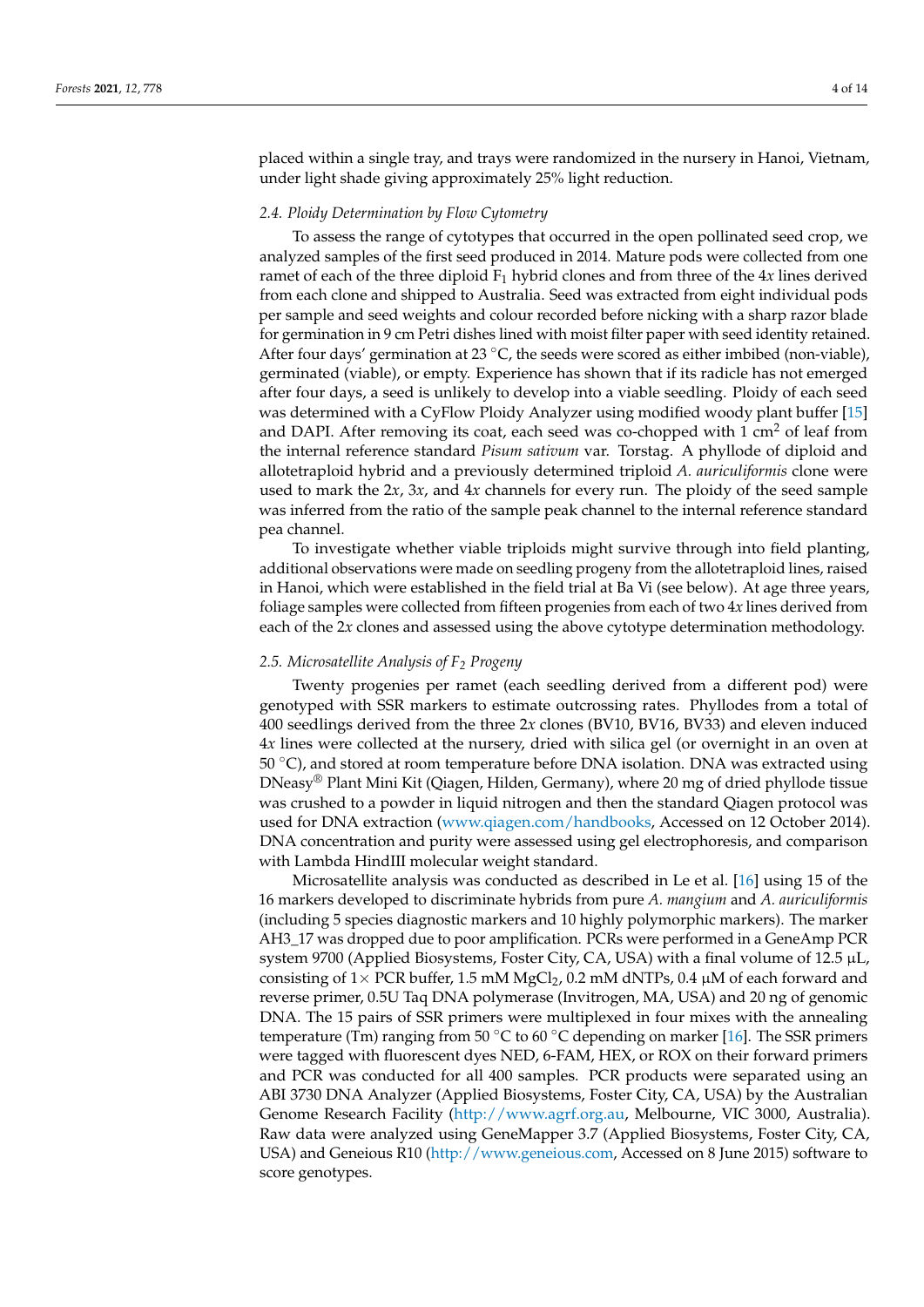## *2.6. Inheritance of SSR Markers in 4x Acacia Hybrid Progenies*

Allotetraploid  $F_1$  hybrids between species with non-homologous chromosomes are expected to show disomic inheritance where the two homologous chromosome sets (e.g., AA and BB) only recombine with their strict homolog [\[17\]](#page-12-15). In this case, only one gamete (AB) is produced, and when this gamete is fertilized with an outcross gamete (e.g., CD), there is only one progeny genotype that can be produced (ABCD). Note that in this case, selfing can only produce individuals with the AABB genotype (i.e., no homozygous individuals are produced), which cannot be distinguished from the diploid genotype AB using SSR markers. Deviations from disomic inheritance expectations, such as tetrasomic inheritance, can provide evidence of partial homology between parental genomes resulting in chromosome instability in later generations and following recombination [\[18\]](#page-12-16).

In the tetrasomic model, four homologues pair at metaphase. In this case, the genotype AABB produces three different diploid gamete genotypes with the allelic composition AA, AB, and BB at a ratio of 1:4:1, respectively. When crossing with a different genotype (e.g., CCDD) nine progeny genotypes (AACC, AACD, AADD, ABCC, ABCD, ABDD, BBCC, BBCD, and BBDD) corresponding to nine progeny phenotypes (A\_C\_, A\_CD, A\_D\_, ABC\_, ABCD, ABD\_, B\_C\_, B\_CD, and B\_D\_) will be produced with a final ratio of 1:4:1:4:16:4:1:4:1, respectively. If the parents share one allele in common, five phenotypes will be produced  $(A_{---}, A_{---}, C, A_{-B}, AB_{\_C})$  and B<sub>-C-</sub>) with the ratio of 1:5:5:24:1. When the parents have the same genotype or in cases of selfing, five genotypes (AAAA, AAAB, AABB, ABBB, and BBBB) will be produced and if gene copy number cannot be ascertained (e.g., as with SSRs) these will be detected as three phenotypes  $(A_{-\alpha}, A_{-\alpha}, B_{\alpha})$  with the ratio of 1:34:1, respectively. To evaluate the segregation in  $4x F<sub>2</sub>$ , we compared the observed SSR genotypes of 42 outcrossed (see below) progenies with the expected frequencies predicted based on tetrasomic and disomic inheritance models.

## *2.7. Outcrossing Rate Estimation*

The outcrossing rate for seed from each maternal genotype was estimated using SSR data and simple exclusion principles (seedlings with non-maternal alleles at two or more loci were declared as outcross) as well as using maximum likelihood method developed for diploids, MLTR [\[19\]](#page-12-17), and for allotetraploids, MLTET [\[20\]](#page-12-18).

## *2.8. Field Trial of F<sup>2</sup> Progeny*

A field trial was established at Ba Vi, Hanoi province, northern Vietnam, in 2016 to compare the growth of the identified sets of self and outcross progenies produced from open pollination among the diploid and allotetraploid parent trees. 290 of the genotyped  $F_2$  seedlings survived to the pre-planting stage. These included 214  $4x F_2$  (195 selfed and 19 outcrossed from a total of 10 lines) and 76  $2x F<sub>2</sub>$  (33 selfed and 43 outcrossed). The trial was laid out in a randomized complete block design with 3 replicates. Each plot, representing a genotype-by-ploidy/line combination, contained up to ten seedlings. Where fewer than ten genotyped seedlings were available, the plots were completed using un-genotyped seedlings from the respective mother tree. All seedlings in the trial were assessed for survival and tree height 12 months after planting, but only data from genotyped seedlings were analyzed.

## *2.9. Statistical Analysis*

One-way ANOVA was used to compare different genotypes and ploidy levels for seed parameters and germination. These analyses were performed using ANOVA procedures in the R programming language [\(https://www.r-project.org/,](https://www.r-project.org/) Accessed on 5 August 2014). To provide adequate sample sizes, data from all lines/clones within each cytotype were pooled in order to test for main cytotype effects.

We used contingency chi-square tests based on numbers of outcrossed and selfed offspring to compare the outcrossing rates of the different ploidies, and of the different clones within each ploidy level. Contingency chi-square tests were also used to compare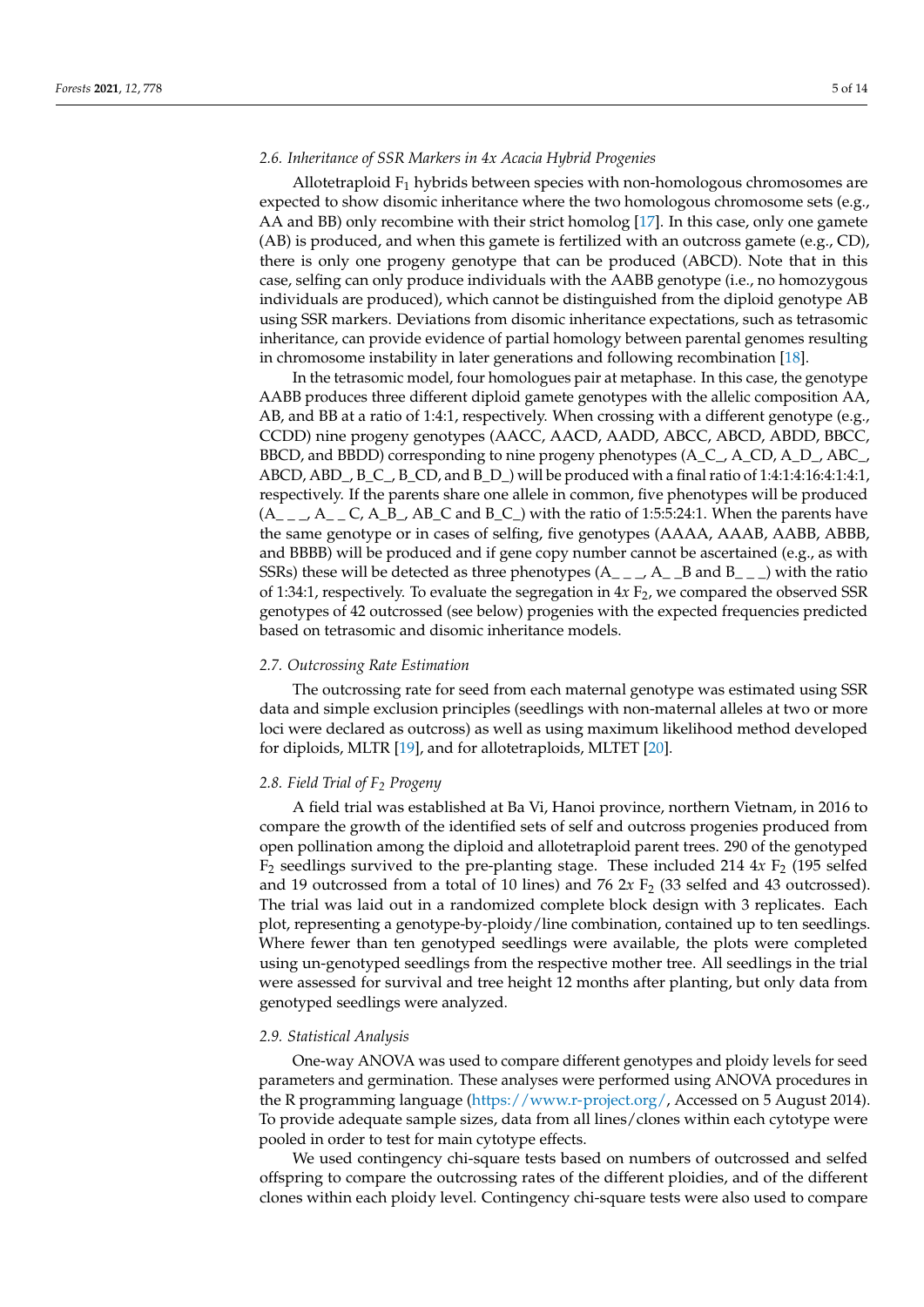the field survival of outcrossed and selfed progenies at each ploidy level. T-tests were used to compare the height of outcrossed and selfed progenies at each ploidy level. Inbreeding depression for average height at 12 months after planting was estimated as:

$$
ID (%) = ((-X out - -X self)) / (-X out) \times 100
$$

where,  $\overline{X}$  out and  $\overline{X}$  self are the mean height of seedlings originating from outcrossing and selfing of each cytotype, respectively.

## **3. Results**

## *3.1. Flowering Assessments of Diploid and Allotetraploid Acacia Hybrids*

Flowering occurred from late September and finished in early March. The proportion of ramets that flowered varied between genotypes and ploidy level. In the diploid (2*x*), only two out of 57 BV10 ramets (4%) flowered during the 2015–2016 season at age 4–5, whereas 41% of BV16 and 39% of BV33 ramets flowered (Tables [1](#page-2-0) and [2\)](#page-5-0). The limited flowering of BV10 was also found in allotetraploid (4*x*) trees, where it had a lower proportion of flowering ramets (up to 26%) than 4*x* BV16 (81%) and 4*x* BV33 (63%). On average, the proportion of flowering individuals in allotetraploid lines (56%) was higher than that in their diploid cytotypes (26%).

<span id="page-5-0"></span>**Table 2.** The percentage of ramets flowering in the Bau Bang trial each month for the three diploid clones and their combined derived tetraploid lines.

| Genotype    | Ploidy | <b>Number of Ramets</b> | September | October | November | December   | January | February | March |
|-------------|--------|-------------------------|-----------|---------|----------|------------|---------|----------|-------|
| <b>BV33</b> | 2x     | 54                      |           | 18      | 39       | $^{\circ}$ |         |          |       |
|             | 4x     | 53                      |           |         |          | 25         | 63      | IЭ       |       |
| <b>BV16</b> | 2x     |                         |           |         | 41       | 29         |         |          |       |
|             | 4x     | 50                      |           |         | 15       | 44         | 81      | 22       |       |
| <b>BV10</b> | 2x     | 57                      |           |         |          |            |         |          |       |
|             | 4x     | 68                      |           |         |          |            | 26      |          |       |
| Mean        | 2x     | 152                     |           | 13      | 27       |            |         |          |       |
|             | 4x     | 171                     |           |         |          | 26         | 56      | 15       |       |

There were variations in flowering intensity between genotypes and ploidy levels (Table [3\)](#page-5-1). For 2*x*, flowering intensity was highest in November (with 26% in BV33 and 28% in BV16) then declined in December to 14% and 20%, respectively. For 4*x*, the flowering intensity was highest in January (44% in 4*x* BV33 and 49% in 4*x* BV16). An overlap of flowering between ploidy levels occurred from early November to late December with a peak of flowering overlap from middle to late December (Tables [2](#page-5-0) and [3\)](#page-5-1), showing the potential for open pollination among clones and also between 2*x* and 4*x* cytotypes in the trial.

<span id="page-5-1"></span>Table 3. Monthly flowering intensity <sup>a</sup> of diploid (2*x*) and tetraploid (4*x*) *A*. hybrid genotypes in the Bau Bang field trial.

| Genotype    | Ploidy | September | October | November | December | January | February | March |
|-------------|--------|-----------|---------|----------|----------|---------|----------|-------|
| <b>BV33</b> | 2x     |           |         | 26       | 14       |         |          |       |
|             | 4x     |           |         |          |          | 44      |          |       |
| <b>BV16</b> | 2x     |           |         | 28       | 20       |         |          |       |
|             | 4x     |           |         |          |          | 49      |          |       |
| <b>BV10</b> | 2x     |           |         |          |          |         |          |       |
|             | 4x     |           |         |          |          | 17      |          |       |
| Mean        | 2x     |           |         | 18       |          |         |          |       |
|             | 4x     |           |         |          | 16       | 37      | 10       |       |

( >66.6%: heavy flowering).<sup>a</sup> value expressed as percentage of mean monthly observation for all ramets: <33.3%: little flowering, 33.3–66.6%: moderate flowering and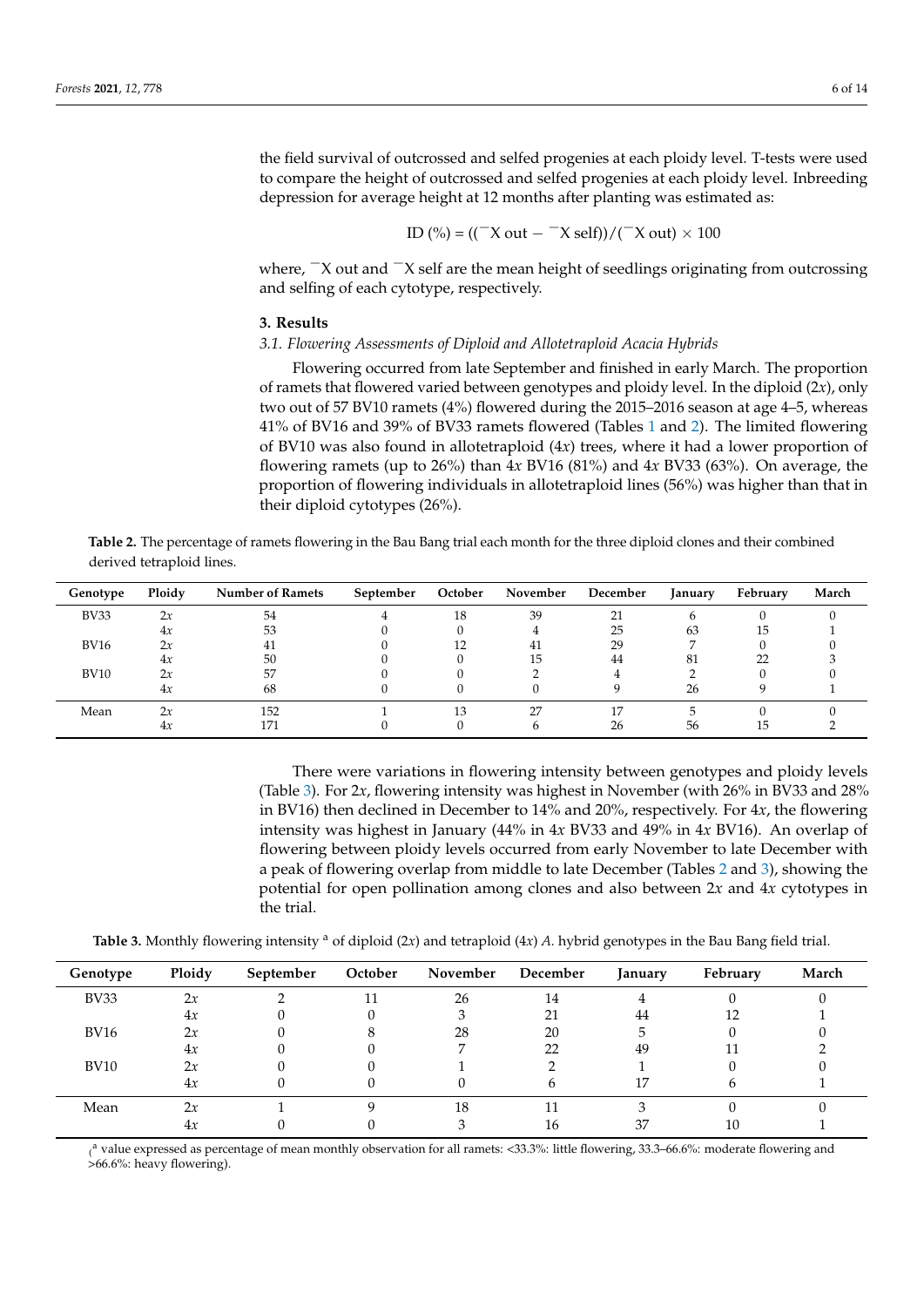## *3.2. Seed Parameters and Germination*

There were significant differences in the number of seeds per pod within cytotypes with a significant interaction between genotype and ploidy. The number of abnormal seeds per pod varied at all levels, being higher in 4*x* lines than 2*x*, but the majority of seeds were normal. Across all 4*x* lines, there was an average of one abnormal per pod compared with 5.6 normal seeds (Table [4\)](#page-6-0).

<span id="page-6-0"></span>**Table 4.** Seed parameters and germination from open-pollinated progenies of diploid (2*x*) and tetraploid (4*x*) *A.* hybrid genotypes (2017 collection).

| Genotype     | Ploidy | Number of<br><b>Seed Per Pod</b> | Normal<br>Seed/Pod <sup>a</sup> | Abnormal<br>Seed/Pod <sup>b</sup> | Seed Weight<br>$(mg)^c$ | Germination<br>(%) |
|--------------|--------|----------------------------------|---------------------------------|-----------------------------------|-------------------------|--------------------|
| <b>BV10</b>  | 2x     | 3.6                              | 2.9                             | 0.7                               | 14.2                    | 80.0               |
|              | 4x     | 6.7                              | 5.6                             | 1.1                               | 16.5                    | 82.0               |
| <b>BV16</b>  | 2x     | 7.0                              | 6.5                             | 0.5                               | 16.3                    | 93.7               |
|              | 4x     | 7.0                              | 6.0                             | 1.0                               | 16.8                    | 85.4               |
| <b>BV33</b>  | 2x     | 7.5                              | 7.0                             | 0.5                               | 15.4                    | 94.0               |
|              | 4x     | 6.1                              | 5.2                             | 0.9                               | 19.4                    | 85.0               |
| Overall      | 2x     | 6.0                              | 5.5                             | 0.6                               | 15.2                    | 89.2               |
|              | 4x     | 6.6                              | 5.6                             | 1.0                               | 18.5                    | 84.1               |
| S.e.d means  |        | 0.08                             | 0.08                            | 0.04                              | 0.13                    |                    |
|              |        |                                  | Significance of differences     |                                   |                         |                    |
| Genotype (G) |        | $***$                            | $***$                           | $***$                             | ***                     | $***$              |
| Ploidy(P)    |        | N <sub>s</sub>                   | ns                              | ***                               | ***                     | $***$              |
| GXP          |        | ***                              | $***$                           | ***                               | $***$                   | *                  |

( $a$  = number of normal seeds per pod,  $b$  = number of abnormal seeds per pod,  $c$  = calculated for normal seeds only. Asterisks indicate statistical significance  $* = p < 0.05$ ,  $** = p < 0.01$ ,  $** = p < 0.001$ ).

> Genotype, ploidy, and the interaction between genotype and ploidy all had a significant effect on seed weight. 4*x* of each genotype produced larger seeds compared to each of their 2*x* progenitors. 4*x* BV33 produced the largest seed (19.4 mg), while the smallest seeds were produced by 2*x* BV10 (14.2 mg). Genotype, ploidy, and the interaction between genotype and ploidy had small but significant effects on seed germination. The percentage of germination was high for all genotype/ploidy combinations ( $\geq$ 80%), however, BV10 had the lowest germination and its 2*x* and 4*x* lines had very similar germination whereas for the other genotypes (BV33 and BV16), there were greater differences between 2*x* and 4*x*.

## *3.3. Ploidy Determinations*

Almost all open pollinated seeds taken from diploids were diploid (160 out of 161 seeds assessed; Table [5\)](#page-7-0). A total of 94.5% of the 458 seeds from the nine 4*x* lines were 4*x*, but eight (1.8%) were classified as triploid and one as diploid. Six of the allotetraploid lines produced at least one triploid. Seven non-euploid seeds were also identified, five of which came from just one 4*x* line (BV10L583). In the follow-up survey of field grown progenies issued from 4*x* parents and open pollination, four of 91 sampled plants (4.4%) were classified as triploid (Table [6\)](#page-7-1). These derived from 3 of the 6 lines representing 2 of the 3 diploid precursors.

## *3.4. Segregation Abnormality in the Allotetraploid Acacia Hybrid*

The observed segregation of 15 loci in 42 outcrossed  $4x F<sub>2</sub>$  is listed in Table [7.](#page-8-0) Among the SSR markers examined, eight were consistent with disomic inheritance. This is because at these eight loci, all the outcross  $F_2$  progenies presented the same unique genotype. For seven loci, the observed segregations among  $F_2$  seedlings were in agreement with the expectations for tetrasomic inheritance.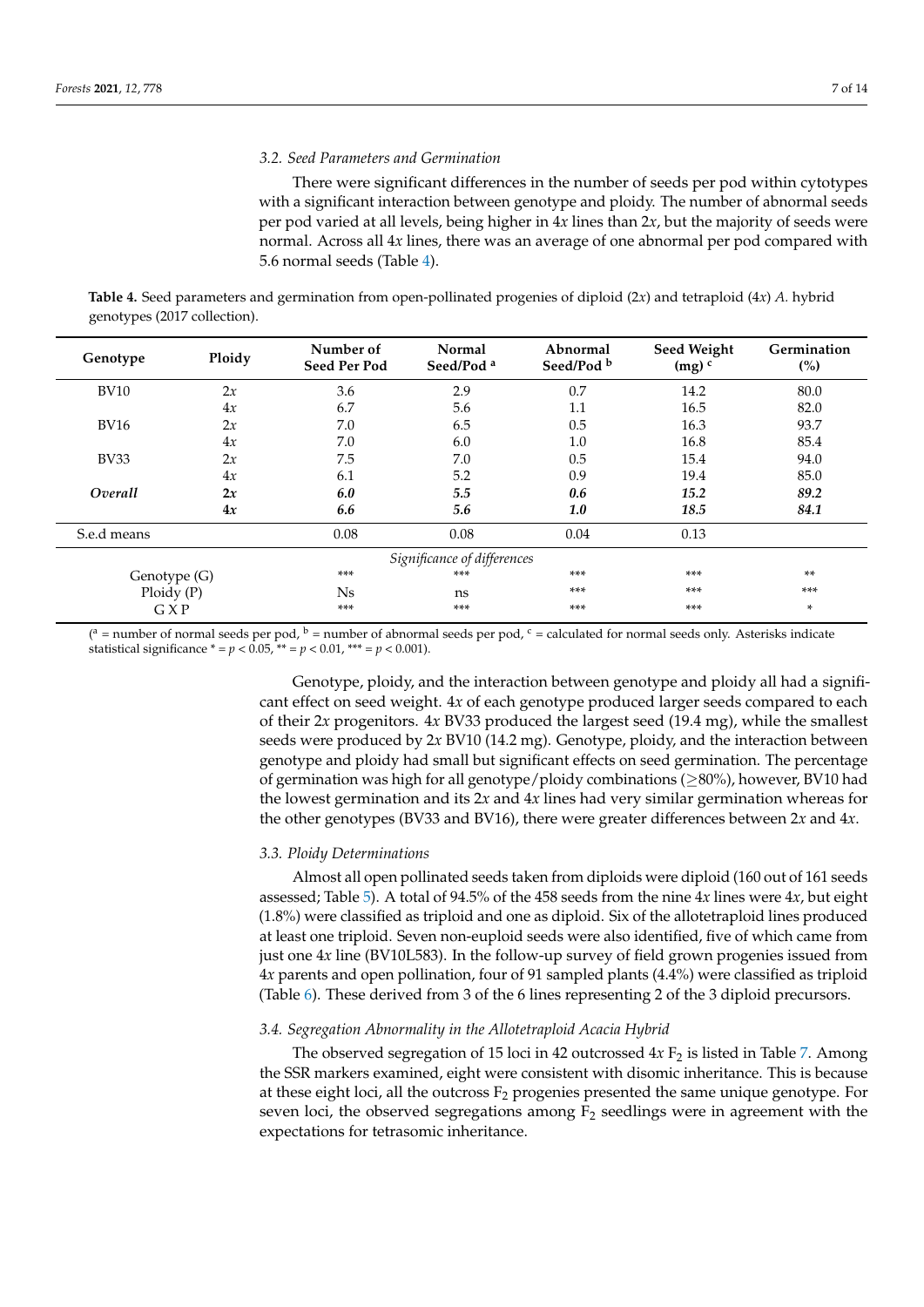|                 |                        |              |          |          | Seeds by Cytotype |                      |
|-----------------|------------------------|--------------|----------|----------|-------------------|----------------------|
| Clone/Line      | <b>Maternal Ploidy</b> | 2x           | 3x       | 4x       | Other             | <b>Total Assayed</b> |
| <b>BV10</b>     | 2x                     | 37           | $\Omega$ | $\Omega$ | $\mathbf{1}$      | 38                   |
| <b>BV16</b>     | 2x                     | 60           | 0        | $\theta$ | 0                 | 60                   |
| <b>BV33</b>     | 2x                     | 63           | $\Omega$ | $\Omega$ | 0                 | 63                   |
| Total $2x$      |                        | 160          | $\Omega$ | $\Omega$ | 1                 | 161                  |
| $\frac{0}{0}$   |                        | 99.4         |          |          | 0.6               | 100                  |
| <b>BV10L583</b> | 4x                     | $\theta$     | 1        | 36       | 5                 | 42                   |
| <b>BV10L590</b> | 4x                     | $\Omega$     | 1        | 43       | 0                 | 44                   |
| <b>BV10L562</b> | 4x                     | $\Omega$     | 1        | 60       | 0                 | 61                   |
| BV16L437        | 4x                     | $\Omega$     | 3        | 49       | 1                 | 53                   |
| BV16L437        | 4x                     | 0            | 0        | 61       | 0                 | 61                   |
| <b>BV16L440</b> | 4x                     | $\Omega$     | 1        | 52       | 0                 | 53                   |
| BV33L667        | 4x                     | $\Omega$     |          | 41       | 0                 | 42                   |
| <b>BV33L695</b> | 4x                     | $\Omega$     | $\Omega$ | 54       | $\mathbf{1}$      | 55                   |
| BV33L724        | 4x                     | 1            | $\Omega$ | 46       | $\theta$          | 47                   |
| Total $4x$      |                        | $\mathbf{1}$ | 8        | 442      | 7                 | 458                  |
| $\%$            |                        |              | 1.8      | 94.5     | 1.7               | 100                  |

<span id="page-7-0"></span>**Table 5.** Ploidy determination for open pollinated seed harvested from 2*x* and 4*x* lines in the Bau Bang trial during 2014.

<span id="page-7-1"></span>**Table 6.** Ploidy determination from the field trial of OP progeny from 4*x* parents sampled at age 3 years.

|                 |                        |    |     | Progeny by Cytotype |       |
|-----------------|------------------------|----|-----|---------------------|-------|
| ID              | <b>Maternal Ploidy</b> | 2x | 3x  | 4x                  | Total |
| BV10L562        | 4x                     | 0  |     | 14                  | 15    |
| <b>BV10L583</b> | 4x                     |    |     | 14                  | 15    |
| BV16L437        | 4x                     |    |     | 12                  | 12    |
| BV16L440        | 4x                     |    |     | 17                  | 17    |
| BV33L667        | 4x                     |    |     | 15                  | 17    |
| BV33L695        | 4x                     |    |     | 15                  | 15    |
| Total $4x$      |                        |    |     | 87                  | 91    |
| $\%$            |                        |    | 4.4 | 95.6                |       |

**Table 7.** Summary of inheritance pattern for 15 SSR loci in outcross progenies (n = 42) of allotetraploid (4*x*) acacia hybrid.

| Marker          | <b>Mother Genotype</b> | <b>Segregation Information</b>                           | Inheritance                                  |
|-----------------|------------------------|----------------------------------------------------------|----------------------------------------------|
|                 |                        | Species diagnostic markers                               |                                              |
| AH36            | AABB                   | 3A :37A B :2 B                                           | Tetrasomic                                   |
| AH54            | AABB                   | 1A CC:2A CD:1A D :<br>3ABC:22ABCD:5ABD :2B C :4B CD:2B D | Tetrasomic                                   |
| AH08            | AABB                   | $2A_{-}$ :5A_C_:6A_B_: 26AB_C:3B_C___                    | Tetrasomic                                   |
| ancp16a&ancp17s | AABB                   | All A_B_ except for one A___ $*$                         | Disomic, except for<br>1 abnormal $(A_{--})$ |
| ancp54a&ancp55s | AABB                   | All A BC                                                 | Disomic                                      |
|                 |                        | Other markers                                            |                                              |
| AH29            | AABB                   | All A C                                                  | Disomic                                      |
| AH69            | AABB                   | All A B                                                  | Disomic                                      |
| AH76            | AABB                   | All A B                                                  | Disomic                                      |
| AH16            | AABB                   | All ABCD                                                 | Disomic                                      |
| PCT4&ancp8a     | AABB                   | 2A __ :6A C :5A B : 25AB C:3B C :1C                      | Tetrasomic, but 1 abnormal<br>$(C - 1)$      |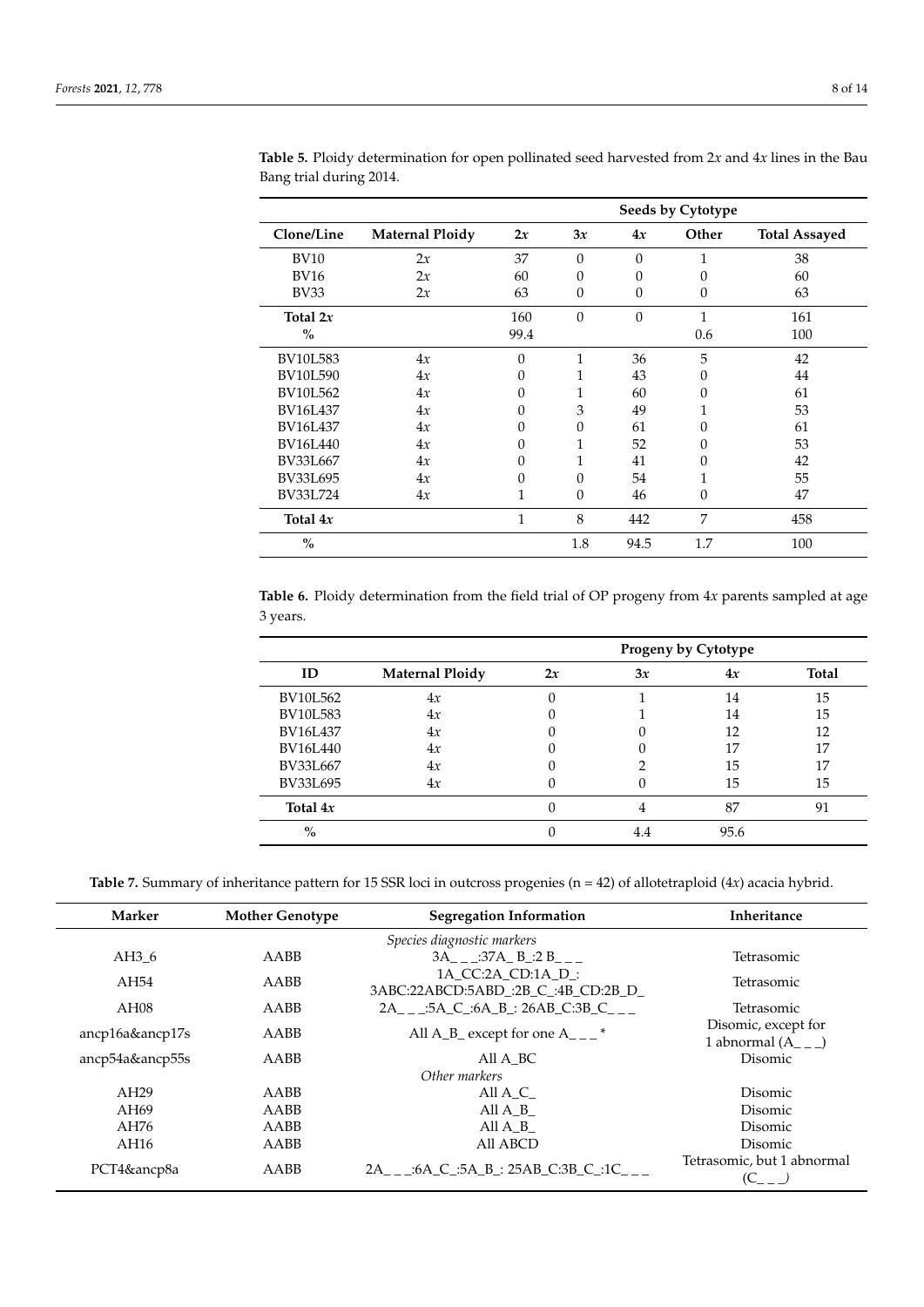<span id="page-8-0"></span>

| Marker          | <b>Mother Genotype</b> | <b>Segregation Information</b>  | Inheritance                                |
|-----------------|------------------------|---------------------------------|--------------------------------------------|
| ancp29s&ancp30a | AABB                   | All A BC                        | Disomic                                    |
| ancp69a&ancp70s | AABB                   | All A BC                        | <b>Disomic</b>                             |
| Am $041$        | AABB                   | 1A :5A C :4A B :30AB C:1B C :1B | Tetrasomic, but 1 abnormal<br>$(B_{-}$ $)$ |
| Am387           | AABB                   | 2A :5A C :6A B : 26AB C:3B C :  | Tetrasomic                                 |
|                 |                        | 1.000100110001                  | Tetrasomic with 9 genotype                 |

ABCD:3 ABD\_:2 B\_C\_:3 B\_CD:2 B\_D\_

**Table 7.** *Cont.*

One abnormal genotype was detected at each of three loci (ancp16a&ancp17s, PCT4&ancp8a, and Am041), where only one SSR allele was detected; the expectation was for at least two different alleles. These abnormal genotypes were found in three different seedlings (one for each locus), and the abnormal genotype for PCT4&ancp8a did not have maternal alleles.

#### *3.5. Outcrossing Rates*

Am465 AABB 1 A\_CC:2 A\_CD:1 A\_D\_:3 ABC\_:25

The outcrossing rates derived by the exclusion method were consistent with those calculated using maximum likelihood (data not shown), but usually slightly lower (maximum 4% difference between the two methods). This is not unexpected because there may be some outcrosses that happen not to carry any non-maternal alleles. Because the varying mode of inheritance of the markers shown above could have affected the outcrossing rates calculated using maximum likelihood, those estimates will not be considered further.

The mean outcrossing rate of  $4x$  was significantly ( $p < 0.001$ ) lower (14%) than that of 2*x* (69%, Table [8\)](#page-8-1). Among diploids, the outcrossing rate of 2*x* BV10 (37%) was significantly  $(p < 0.001)$  lower than that in the other two 2*x* genotypes (83% for 2*x* BV16 and 87% for 2*x* BV33). Variation in outcrossing rates among the 4*x* genotypes (range of 12 to 15%) was not significant. No contamination through outcrossing with pollen from outside the trial was found in the progeny of 4*x*, whereas in 2*x*, 4% of the seedlings (5 out of 120) had alleles not found in the three genotypes within the trial (data not shown). A total of 79% of outcrosses across both cytotypes were produced by the crossing of BV16 and BV33 (in both combination directions).

<span id="page-8-1"></span>**Table 8.** Outcrossing rates (%) for clones and ploidy levels.

| 37<br>87<br>83<br>69<br>$\mathcal{D}_{\mathcal{M}}$<br>$-1$ |  |
|-------------------------------------------------------------|--|
|                                                             |  |
| 15<br>10<br>1 ว<br>14<br>4x<br>Ŧ<br>⊥∪<br>⊥∪                |  |

Chi-square value for comparing ploidy levels = 148.5 (*p* < 0.001, 1 d.f.). Chi-square value for comparing diploid clones = 38.72 (*p* < 0.001, 2.d.f.). Chi-square value for comparing tetraploid clones = 0.33 (not significant, 2 d.f.).

#### *3.6. Survival and Height of Selfed Compared to Outcrossed Progenies in the Field Trial*

Survival and height of the progeny in the trial at 12 months are given in Table [9.](#page-9-0) The survival of outcrossed 2x (88.5%) was significantly higher than selfs (56.3%) However, there was a no significant difference in the survival of outcrosses (91.4%) and selfs (86.0%) for progeny from 4*x* lines.

Selfing significantly affected the height growth of 2*x* and 4*x* progenies (Table [9\)](#page-9-0). The height of outcrossed  $F_2$  was higher than that of selfed  $F_2$  in both 2*x* (2.7 m and 1.8 m, respectively) and 4*x* (2.9 m and 2.4 m, respectively). Inbreeding depression of 2*x* selfed progenies was significantly (DF = 14.2,  $p = 0.02$ ) greater (33%) than in 4*x* selfed progenies (17%).

groups,  $25 F<sub>2</sub>$  having 4 different alleles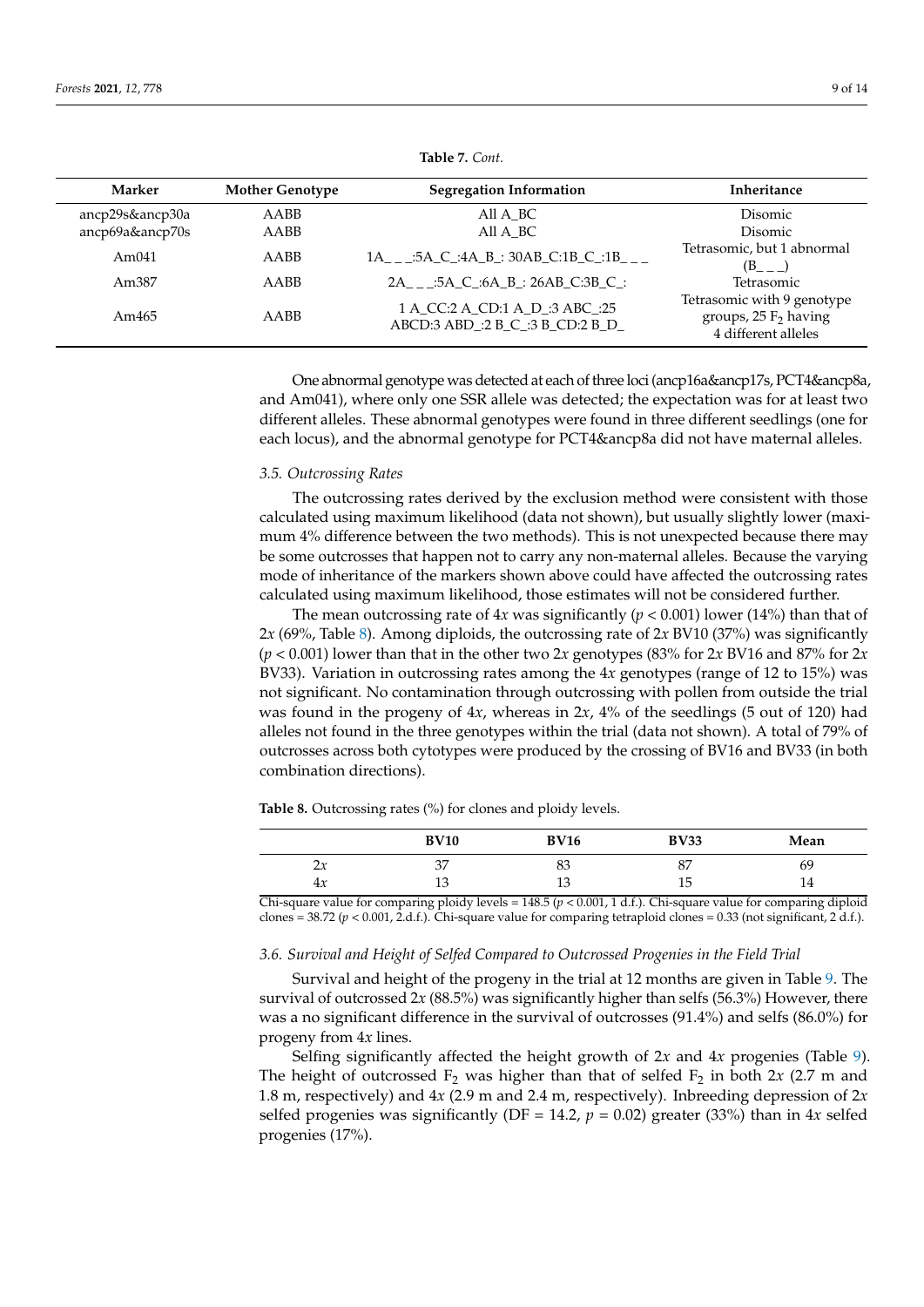| Ploidy                              | <b>Status</b>             | Number of<br><b>Planted Seedlings</b> | Number<br>Surviving | Survival $(\%)$ | Height at<br>12 Months (m) | ID <sup>1</sup> $(\% )$ | CV <sup>2</sup> (%) |
|-------------------------------------|---------------------------|---------------------------------------|---------------------|-----------------|----------------------------|-------------------------|---------------------|
| 2x                                  | F <sub>2</sub> Outcrosses | 61                                    | 54                  | 88.5            | 2.7                        |                         | 25                  |
|                                     | $F2$ Self                 | 16                                    | 9                   | 56.3            | 1.8                        | 33                      | 28                  |
| S.e.d. mean                         |                           |                                       |                     |                 | 0.23                       |                         |                     |
| Significance (outcrosses vs. selfs) |                           |                                       |                     | $**$            | **                         |                         |                     |
| 4x                                  | F <sub>2</sub> Outcrosses | 35                                    | 32                  | 91.4            | 2.9                        |                         | 11                  |
|                                     | $F2$ Self                 | 178                                   | 153                 | 86.0            | 2.4                        | 17                      | 23                  |
| S.e.d. mean                         |                           |                                       |                     |                 | 0.12                       |                         |                     |
| Significance (outcrosses vs. selfs) |                           |                                       |                     | Ns              | ***                        |                         |                     |

<span id="page-9-0"></span>**Table 9.** Field survival and growth of outcross and selfed progenies of 2*x* and 4*x* lines after 12 months and estimated inbreeding depression.

 $(1 = \text{inbreeding depression}, \frac{2}{7} = \text{coefficient variation. Asterisks indicate statistical significance: **  $p < 0.01$ , ***  $p < 0.001$ ).$ 

## **4. Discussion**

This study has examined the reproductive biology and growth characteristics of allotetraploid *A.* hybrid, allowing comparison with previously published results for autotetraploids of one of the parents, *A. mangium*, and assisting consideration of the practicality of polyploid breeding on an operational scale.

## *4.1. Flowering, Seed Production and the Mating System of Allotetraploid Acacia Hybrid in Comparison with Autotetraploid A. mangium*

Nghiem et al. [\[12](#page-12-19)[,13\]](#page-12-11) described the flowering phenology, seed production, and germination characteristics of 2*x* and 4*x A. mangium*, which is one of the parent species of *A.* hybrid. Peak flowering in allotetraploid acacia hybrid was approximately one month after peak flowering in the diploid acacia hybrid clones from which they derived (Tables [2](#page-5-0) and [3\)](#page-5-1) in contrast with Nghiem et al. [\[12\]](#page-12-19), who did not find any significant difference in flowering time between *A. mangium* cytotypes in a nearby trial at Bau Bang. Cytotype differences in flowering time have been reported in many other taxa [\[21](#page-12-20)[–24\]](#page-13-0). We know that in southern Vietnam, although there is some overlap in flowering times, *A. mangium* generally flowers 1–2 months before *A. auriculiformis* [\[25\]](#page-13-1), so it is not unreasonable to speculate that the expression of the alleles contributed by each parent may vary in the 2*x* and 4*x* cytotypes of *A.* hybrid.

In our study, there were no significant differences in total number of seeds and normal number of seeds per pod between tetraploid and diploid *A.* hybrid cytotypes (Table [4\)](#page-6-0). In contrast, the *A. mangium* autotetraploid produced half as many seeds per pod compared to diploid cytotypes [\[13](#page-12-11)[,26\]](#page-13-2). In many crop taxa, tetraploid varieties produced fewer seeds than diploids [\[27](#page-13-3)[–30\]](#page-13-4) with variation in number of flowers per plant, lower pollen viability, or higher rates of embryo abortion in tetraploids invoked as possible causes [\[30\]](#page-13-4). In our study, flowering intensity of tetraploid *A.* hybrid was higher than that in its diploid progenitors (Table [3\)](#page-5-1). We did not study pollen viability or rate of embryo abortion, but it is possible that the autotetraploid *A. mangium* differed from the allotetraploid in these attributes. We would expect a higher frequency of viable gametes in the allo-polyploid (fewer multivalence problems during meiosis) compared to the auto-polyploids [\[31\]](#page-13-5). However, the segregation abnormality that was encountered could indicate chromosome instability that could lead to low pollen viability and embryo abortion (discussed below).

There were major differences in the outcrossing rate between the two cytotypes of *A.* hybrid. The diploid clones averaged 69% outcrossing and the allotetraploid lines 14%. The mean diploid estimate is consistent with the 86% reported for *A.* hybrid by Ng et al. [\[32\]](#page-13-6), however there was large variation in outcrossing rate between clones. BV10 had 37% outcrosses compared with 84% to 87% for BV16 and BV33, respectively (Table [8\)](#page-8-1). This may be explained by variation in opportunity for outcrossing within the trial since the peak flowering time of BV10 was one month later than the other two clones (Table [2\)](#page-5-0). To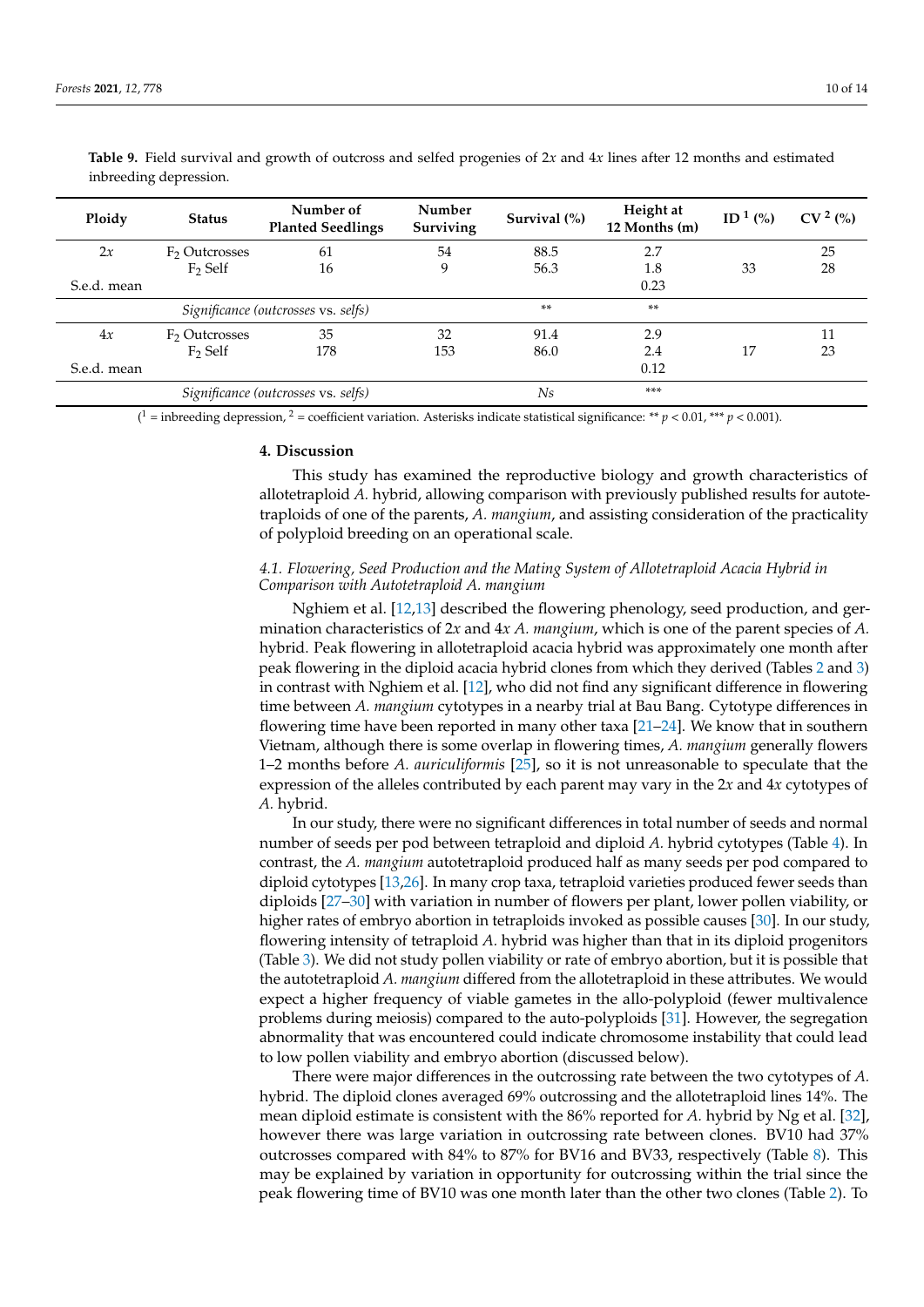analyze the allotetraploid data, we pooled lines within genotypes with mean values varying between 12 to 15% outcrossing. This is a higher rate than observed for the autotetraploid *A. mangium* where only 2% of the seeds were outcrosses [\[11\]](#page-12-10). The literature contains many examples of higher selfing (lower outcrossing) in tetraploids compared with equivalent diploids [\[33–](#page-13-7)[35\]](#page-13-8). The floral biology of Acacia is such that self-pollination must occur at a high frequency, and Griffin et al. [\[11\]](#page-12-10) concluded that the higher yield of viable selfed seed in the autotetraploid could be ascribed to reduced expression of post-zygotic genetic load relative to that following selfing of diploids. Tetraploid pollen is usually larger than diploid [\[36\]](#page-13-9), and this was found to be the case in the autotetraploid *A. mangium* study of

diploid *A. mangium*. However, it was concluded that these differences did not affect the ability of cytotypes to cross-pollinate. Among the 458 open pollinated seeds from the allotetraploid lines that were assayed by flow cytometry, we found 15 (3.5%) which differed from expectation that viable progeny would also be 4*x* (Table [5\)](#page-7-0). Of these, eight (1.8%) were classified as 3*x* on the basis of intermediacy between known 2*x* and 4*x* lines. In a similar study of 758 open-pollinated seeds derived from 49 seedlots, collected from a polyploid hybridizing orchard at Bau Bang, Vietnam [\[11\]](#page-12-10), Harbard and Nghiem [\[37\]](#page-13-10) found 3 triploid genotypes (frequency of 0.4%). Based on microsatellite genotyping, those were all derived from 2*x* mothers and were most likely produced by the fusion of an unreduced and a haploid gamete rather than inter-cytotype outcrossing. It has, however, proved possible to produce viable triploid seedlings by controlled inter-cytotype pollination [\[13\]](#page-12-11), and the small study of ploidy of field

planted progeny from 4*x* hybrid mothers (Table [6\)](#page-7-1) confirms that viable triploid hybrids can

Nghiem et al. [\[12\]](#page-12-19). Polyads from 4*x* trees were 42 µm in diameter compared with 33 µm in

# *4.2. Mixed Inheritance Pattern Was Detected Showing the Complexity of Segregation and Recombination in Allopolyploid Acacia*

also be produced by open pollination.

We analyzed the segregation of 15 SSR loci in 42 outcrossed progenies of allotetraploid acacia. Eight SSR loci showed segregation consistent with disomic inheritance as expected for our allotetraploids, while seven loci had segregation consistent with tetrasomic inheritance (Table [7\)](#page-8-0), which is more typical of autotetraploids. Evidently, the tetraploids derived from the F<sup>1</sup> combination of *A. mangium* and *A. auriculiformis* do not behave like a 'classic' allopolyploid [\[38\]](#page-13-11) where chromosomes pair faithfully as bivalents, do not recombine between species sets, and display stable disomic inheritance. It is best described as a segmental polyploid with mixed or intermediate inheritance [\[18](#page-12-16)[,39\]](#page-13-12). This inheritance model was also detected in a polyploid of *Coffea arabica* × *C. canephora* by Lashermes et al. [\[31\]](#page-13-5), where nine RFLP markers segregated with tetrasomic inheritance while two markers followed disomic inheritance. In allotetraploid Brassica napus, Grandont et al. [\[40\]](#page-13-13) found that only 50% of meiotic cells exclusively showed synaptic bivalents while the rest had one or two synaptic tetravalents per meiosis.

Because the chromosomal positions of the markers are unknown, we do not know how many chromosomes show tetrasomic inheritance, and further research is required to determine this. Irrespective of the exact number of chromosomes involved, tetrasomic inheritance is likely to result in aneuploidy [\[24\]](#page-13-0). A high number of multivalents in polyploids can result in high rates of homologous recombination, which can eliminate the contribution of one parent in a genomic region [\[41\]](#page-13-14) producing aneuploid gametes. Aneuploid plants are often less vigorous and fertile than euploids (those with complete chromosome sets) [\[17](#page-12-15)[,42\]](#page-13-15). We found three abnormal genotypes, each containing only one allele, which was not consistent with either the disomic or tetrasomic inheritance model. Since no other errors (mislabelling, scoring error) were found with these genotypes, aneuploidy is considered as the best explanation as we also found a number of non-euploid seeds in the initial flow cytometry survey (Tables [5](#page-7-0) and [6\)](#page-7-1). These three seedlings grew poorly and did not survive (data not shown). Aneuploids are frequently found in synthetic autotetraploids, with 30–40% of the progenies of autotetraploid maize reported as aneuploid [\[42\]](#page-13-15) with low fertility.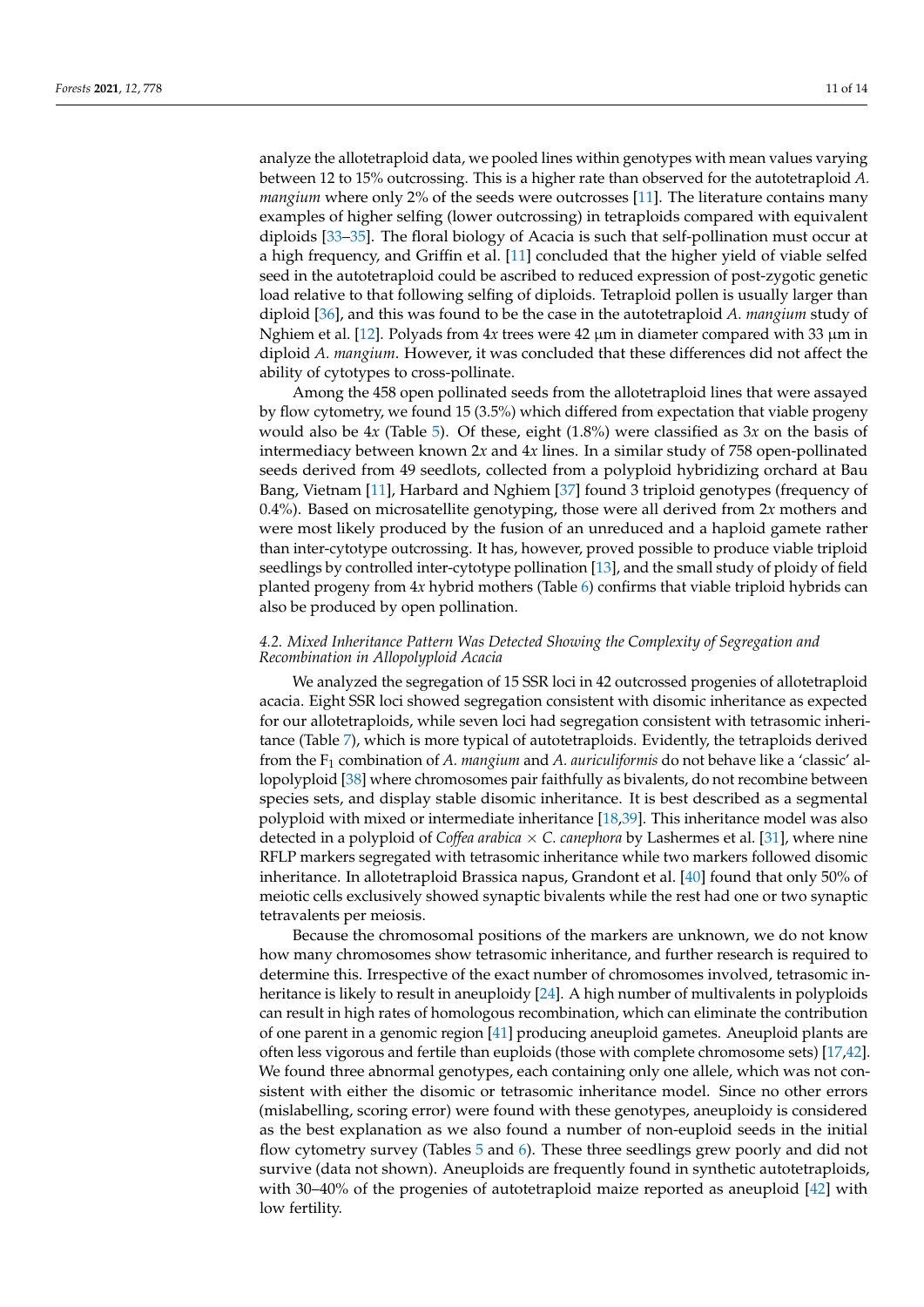# *4.3. Inbreeding Depression in the Two Cytotypes*

In this study, we found stronger inbreeding depression in diploid than in allotetraploid  $F<sub>2</sub>$  hybrids, both in terms of survival and growth after 12 months in a field test (Table [9\)](#page-9-0). Our study was not designed to elucidate the genetic basis for the observed inbreeding depression, but since this will influence expectations from advanced generation breeding, the issue is worthy of further research. Two interpretations are commonly presented in the literature (52). Under the dominance hypothesis, the effect is primarily due to increased homozygosity of deleterious recessive genes [\[43\]](#page-13-16), while the overdominance hypothesis emphasizes the reduction in heterosis consequent on reduced heterozygosity of inbred progeny. As homozygosity of deleterious alleles increases, there is a loss of biological fitness and the lower inbreeding depression in polyploids can be explained by the lower chance of fixation of recessive alleles compared to diploids and subsequent expression of this genetic load. The alternative hypothesis emphasizes the importance of overdominance, whereby the doubling of genome size in allotetraploids causes an increase in heterozygosity (due to fixed differences between species), which reduces the influence of inbreeding depression in tetraploid progenies [\[43\]](#page-13-16). Under this hypothesis, if all the chromosomes have bivalent inheritance, and heterozygosity is completely fixed, then inbreeding depression should be absent. In the case of allotetraploid *A.* hybrid, the presence of a significant but lower level of inbreeding depression could be explained by mixed or intermediate inheritance. There is evidence suggesting that diploids are likely to experience more inbreeding depression than tetraploids [\[44\]](#page-13-17), however the genetic basis for this effect may vary between auto and allopolyploids, and possibly between neo and advanced generations of polyploidy [\[45\]](#page-13-18). A deeper understanding of the genetic basis for the observed inbreeding depression in our polyploid *A.* hybrid germplasm would help optimize the breeding strategy.

## *4.4. Implication for Acacia Breeding Strategies*

Because the flowers of Acacia are small, difficult to emasculate, and have low flower-topod ratios [\[12,](#page-12-19)[46\]](#page-13-19), controlled pollination is difficult and open pollinated breeding strategies are much cheaper and simpler to manage. It is therefore of practical importance to consider whether the data reported in this paper are consistent with open pollination being a suitable strategy for polyploid breeding of *A.* hybrid [\[4\]](#page-12-3).

The 4*x* hybrid lines flowered heavily and produced as many normal seeds per pod as their  $F_1$  diploid progenitors (Table [4\)](#page-6-0). Although the majority of the seeds were selfs with some associated inbreeding depression, an average of 16% were outcrosses (Table [8\)](#page-8-1) with an average growth rate equivalent to the outcrosses from diploid progenitors (Table [9\)](#page-9-0), which are therefore candidates for forward selection and importantly for clonal evaluation and deployment [\[1\]](#page-12-0).

The potential for superior growth and wood properties and reduced fertility and consequent weediness of triploid hybrid acacias is now well established [\[47](#page-13-20)[–49\]](#page-13-21), and the findings presented here encourage the adoption of this methodology for further breeding. The chromosomal instabilities, including aneuploidy, which we have identified make it unlikely that we can use forward selection based on simple quantitative genetic predictions, and further research is required to optimize the breeding strategy. An appropriate size for the breeding population is also an issue, as production of stable neo-tetraploid hybrid lines is technically feasible but not simple [\[9,](#page-12-8)[50\]](#page-13-22).

**Author Contributions:** Conceptualization, S.L., R.A.G., C.E.H. and R.E.V.; Methodology, S.L., J.L.H., A.P., C.E.H., R.A.G. and C.Q.N.; formal analysis, S.L., C.E.H. and J.L.H.; investigation, S.L., C.Q.N., J.L.H. and A.P.; resources, S.L., R.A.G., C.E.H., A.K., K.D.N. and C.Q.N.; data curation, S.L., C.Q.N., J.L.H., R.A.G. and C.E.H.; writing—original draft preparation, S.L., C.E.H., R.A.G. and R.E.V.; writing—review and editing, S.L., R.A.G., C.E.H., R.E.V., A.K. and J.L.H.; supervision, R.A.G., C.E.H., R.E.V. and A.K.; All authors have read and agreed to the published version of the manuscript.

**Funding:** This research was funded by the Australian Centre for International Agriculture Research (ACIAR), the Crawford Fund, and the Ministry of Agriculture and Rural Development (MARD—Vietnam).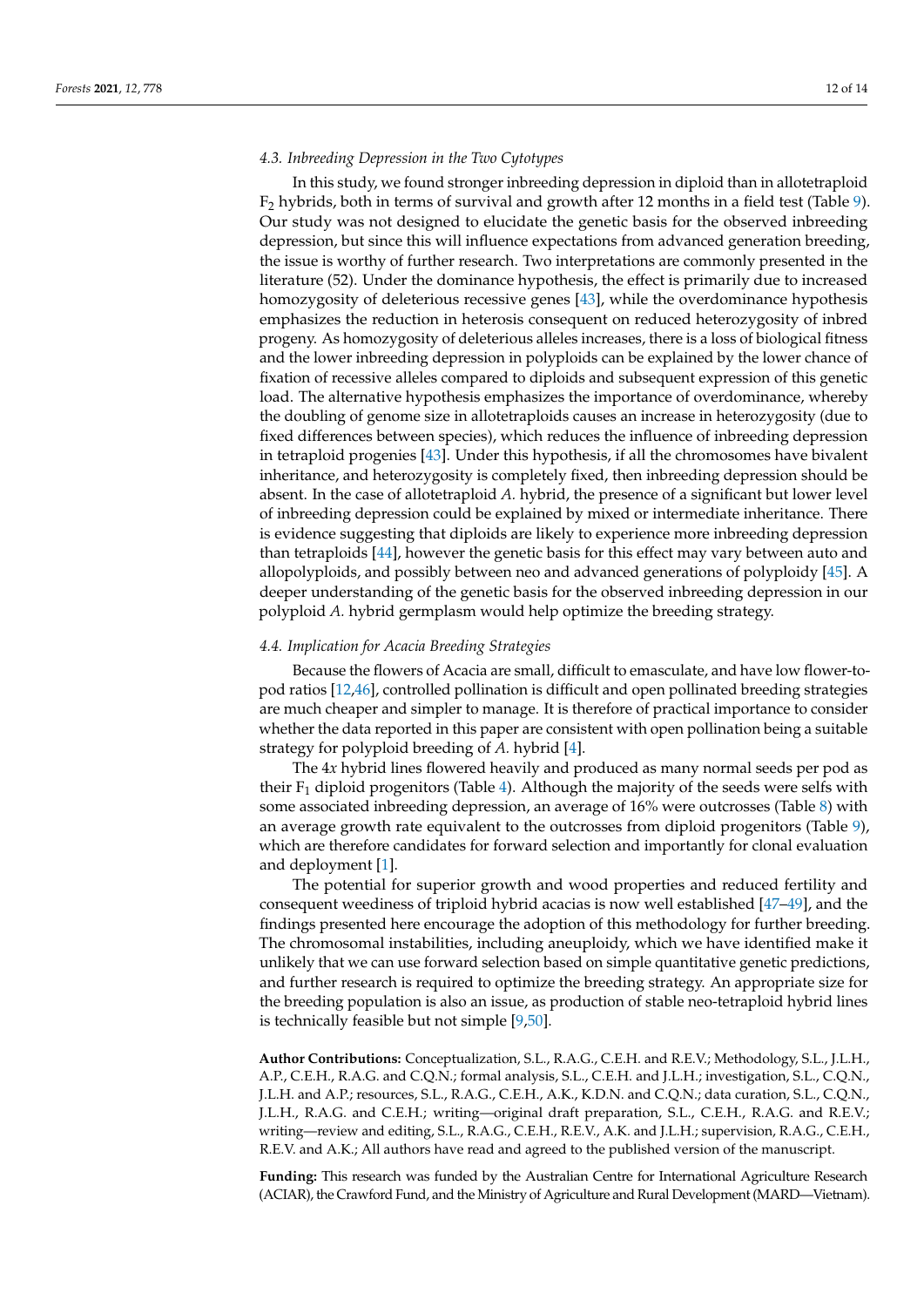**Institutional Review Board Statement:** Not applicable.

**Informed Consent Statement:** Not applicable.

**Data Availability Statement:** The raw data belong to Acacias breeding program of the Vietnamese Academy of Forest Sciences, all raw data is available in Excel files on request.

**Acknowledgments:** This research was funded by the Australian Centre for International Agriculture Research (ACIAR), the Crawford Fund, and the Ministry of Agriculture and Rural Development (MARD—Vietnam). We would like to thank Do Huu Son, Tran Duc Vuong, Dương Thi Hoa, and Ngo Van Chinh (VAFS) who helped with the trial and sample collection.

**Conflicts of Interest:** The authors declare no conflict of interest.

# **References**

- <span id="page-12-0"></span>1. Harwood, C.E.; Hardiyanto, E.B.; Yong, W.C. Genetic improvement of tropical acacias: Achievements and challenges. *South. For.* **2015**, *77*, 11–18. [\[CrossRef\]](http://doi.org/10.2989/20702620.2014.999302)
- <span id="page-12-1"></span>2. Kha, L.D. *Studies on the Use of Natural Hybrids between A. Mangium and A. Auriculiformis in Vietnam*; Agriculture Publishing House: Hanoi, Vietnam, 2001.
- <span id="page-12-2"></span>3. Nambiar, E.K.S.; Harwood, C.E.; Kien, N.D. Acacia plantations in Vietnam: Research and knowledge application to secure a sustainable future. *South. For.* **2014**, *77*, 1–10. [\[CrossRef\]](http://doi.org/10.2989/20702620.2014.999301)
- <span id="page-12-3"></span>4. Griffin, A.R.; Chi, N.Q.; Harbard, J.L.; Son, D.H.; Harwood, C.E.; Price, A.; Vuong, T.D.; Koutoulis, A.; Thinh, H.H. Breeding polyploid varieties of tropical acacias: Progress and prospects. *South. For.* **2015**, *77*, 41–50. [\[CrossRef\]](http://doi.org/10.2989/20702620.2014.999303)
- <span id="page-12-4"></span>5. Nghiem, Q.C.; Griffin, A.R.; Harbard, L.J.; Harwood, C.E.; Le, S.; Nguyen, D.K.; Pham, V.B. Reduced fertility in triploids of *Acacia auriculiformis* and its hybrid with *A. mangium*. *Euphytica* **2018**, *214*, 77. [\[CrossRef\]](http://doi.org/10.1007/s10681-018-2157-8)
- <span id="page-12-5"></span>6. Chen, J.Z.; Birchler, J.A. *Polyploid and Hybrid Genomics*; John Wiley & Sons, Inc.: Hoboken, NJ, USA, 2013. [\[CrossRef\]](http://doi.org/10.1002/9781118552872)
- <span id="page-12-6"></span>7. Griffin, A.R.; Twayi, H.; Braunstein, R.; Downes, G.M.; Son, D.H.; Harwood, C.E. A comparison of fibre and pulp properties of diploid and tetraploid *Acacia mangium* grown in Vietnam. *Appita J.* **2014**, *67*, 43–49.
- <span id="page-12-7"></span>8. Kha, L.D.; Harwood, C.E.; Kien, N.D.; Baltunis, B.S.; Hai, N.D.; Thinh, H.H. Growth and wood basic density of acacia hybrid clones at three locations in Vietnam. *New For.* **2012**, *43*, 13–29. [\[CrossRef\]](http://doi.org/10.1007/s11056-011-9263-y)
- <span id="page-12-8"></span>9. Price, A.J.; Le, S.; Harbard, J.L.; Griffin, A.R.; Koutoulis, A. Ploidy stability in hedge plants of neo-tetraploid Acacia hybrid clones. In Proceedings of the Poster the Acacia 2014 "Sustaining the Future of Acacia Plantation Forestry", International Conference, IUFRO Working Party 2.08.07, Genetics and Silviculture of Acacia, Hue, Vietnam, 18–21 March 2014.
- <span id="page-12-9"></span>10. Le, S.; Harwood, C.E.; Griffin, R.A.; Do, S.H.; Ha, T.H.; Ratnam, W.; Vaillancourt, R.E. Using SSR markers for hybrid identification and resource management in Vietnamese Acacia breeding programs. *Tree Genet. Genomes* **2017**, *13*, 102. [\[CrossRef\]](http://doi.org/10.1007/s11295-017-1184-2)
- <span id="page-12-10"></span>11. Griffin, A.; Vuong, T.; Vaillancourt, R.; Harbard, J.; Harwood, C.; Nghiem, C.; Thinh, H. The breeding systems of diploid and neoautotetraploid clones of *Acacia mangium* Willd. in a synthetic sympatric population in Vietnam. *Sex. Plant Reprod.* **2012**, *25*, 257. [\[CrossRef\]](http://doi.org/10.1007/s00497-012-0195-2)
- <span id="page-12-19"></span>12. Nghiem, C.Q.; Harbard, J.L.; Griffin, A.R.; Koutoulis, A.; Harwood, C.E.; Ha, T.H. Floral phenology and morphology of colchicineinduced tetraploid *Acacia mangium* compared with diploid *A. mangium* and *A. auriculiformis*: Implications for interploidy pollination. *Aust. J. Bot.* **2011**, *59*, 582–592. [\[CrossRef\]](http://doi.org/10.1071/BT11130)
- <span id="page-12-11"></span>13. Nghiem, Q.C.; Ha Huy, T.; Griffin, A.R.; Harbard, J.L.; Koutoulis, A.; Harwood, C.E. Seed development following reciprocal crossing among autotetraploid and diploid *Acacia mangium* and diploid *A. auriculiformis*. *Aust. J. Bot.* **2016**, *64*, 20–31. [\[CrossRef\]](http://doi.org/10.1071/BT15130)
- <span id="page-12-12"></span>14. Ibrahim, Z.; Awang, K. Flowering and fruiting phenology of *Acacia mangium* and *Acacia auriculiformis* in Peninsular Malaysia. In *Breeding Technologies for Tropical Acacias*; Carron, L.T., Aken, K.M., Eds.; ACIAR Proceedings Series No. 37; ACIAR: Tawau, Sabah, Malaysia, 1992; Volume 37, pp. 45–48.
- <span id="page-12-13"></span>15. Loureiro, J.; Rodriguez, E.; Doležel, J.; Santos, C. Two New Nuclear Isolation Buffers for Plant DNA Flow Cytometry: A Test with 37 Species. *Ann. Bot.* **2007**, *100*, 875–888. [\[CrossRef\]](http://doi.org/10.1093/aob/mcm152)
- <span id="page-12-14"></span>16. Le, S.; Ratnam, W.; Harwood, C.E.; Larcombe, M.J.; Griffin, R.A.; Koutoulis, A.; Harbard, J.L.; Cyer, K.S.; Yee, L.W.; Ha, T.H.; et al. A multiplexed set of microsatellite markers for discriminating *Acacia mangium*, *A. auriculiformis*, and their hybrid. *Tree Genet. Genomes* **2016**, *12*, 31. [\[CrossRef\]](http://doi.org/10.1007/s11295-016-0990-2)
- <span id="page-12-15"></span>17. Lloyd, A.; Bomblies, K. Meiosis in autopolyploid and allopolyploid Arabidopsis. *Curr. Opin. Plant Biol.* **2016**, *30*, 116–122. [\[CrossRef\]](http://doi.org/10.1016/j.pbi.2016.02.004) [\[PubMed\]](http://www.ncbi.nlm.nih.gov/pubmed/26950252)
- <span id="page-12-16"></span>18. Stift, M.; Berenos, C.; Kuperus, P.; van Tienderen, P.H. Segregation models for disomic, tetrasomic and intermediate inheritance in tetraploids: A general procedure applied to Rorippa (Yellow Cress) microsatellite data. *Genetics* **2008**, *179*, 2113–2123. [\[CrossRef\]](http://doi.org/10.1534/genetics.107.085027)
- <span id="page-12-17"></span>19. Ritland, K. A series of FORTRAN computer programs for estimating plant mating systems. *J. Hered.* **1990**, *81*, 236–237. [\[CrossRef\]](http://doi.org/10.1093/oxfordjournals.jhered.a110982)
- <span id="page-12-18"></span>20. Ritland, K. Extensions of models for the estimation of mating systems using n independent loci. *Heredity* **2002**, *88*, 221–228. [\[CrossRef\]](http://doi.org/10.1038/sj.hdy.6800029) [\[PubMed\]](http://www.ncbi.nlm.nih.gov/pubmed/11920127)
- <span id="page-12-20"></span>21. Adams, K.L.; Wendel, J.F. Polyploidy and genome evolution in plants. *Curr. Opin. Plant Biol.* **2005**, *8*, 135–141. [\[CrossRef\]](http://doi.org/10.1016/j.pbi.2005.01.001)
- 22. Ainouche, M.L.; Jenczewski, E. Focus on polyploidy. *New Phytol.* **2010**, *186*, 1–4. [\[CrossRef\]](http://doi.org/10.1111/j.1469-8137.2010.03215.x) [\[PubMed\]](http://www.ncbi.nlm.nih.gov/pubmed/20409175)